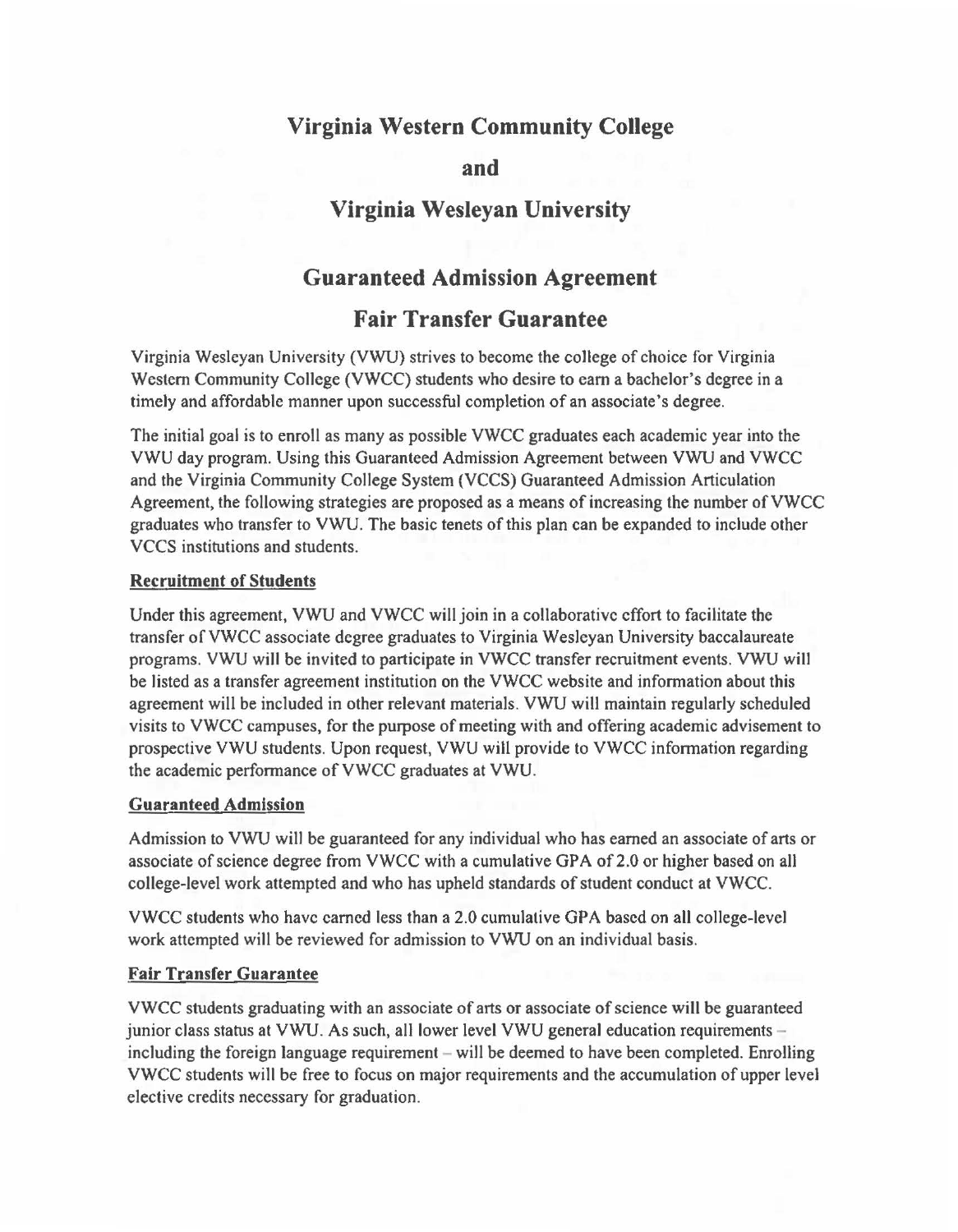## **Marlin Fast Pass**

VWCC students who are detennined to transfer to VWU upon completion oftheir associate's degree may make their intention known by completing a Declaration to Enroll at Virginia Wesleyan University fonn. These students will be issued a VWU student ID, will be entitled to all the benefits therein (e.g. campus access, use of the VWU library, free attendance at sporting events, etc.), and will be assigned a VWU academic advisor. Students who have attained a 3.0 GPA at the completion of their freshman year at VWCC are eligible to enroll in two 300-level VWU courses during their sophomore year.

## **Application Process**

VWCC students applying for VWU guaranteed admission should complete a transfer application and submit all official college transcripts by July l for the fall term and November 15 for the spring term.

## **Early Commitment/Guaranteed Courses**

It is not necessary for VWCC students to delay application until all coursework in their final semester of enrollment at VWCC has been completed. Admission may be granted with work in progress. All VWCC students accepted to VWU under the terms ofthis agreement and who make a commitment by May 1 (for the fall term) or October 15 (for the spring term) will be guaranteed the courses needed to continue their educational goals.

## **Financial Aid**

A merit scholarship will be awarded to each VWCC graduate accepted as a full-time student into the VWU day program under the terms ofthis agreement, which will be based on the cumulative GPA of all college-level work attempted. The award schedule set forth in the matrix below supersedes the awards set forth in the VCCS Agreement, Section 3.5.

| Cumulative GPA - VWCC | Resident Student*      | Commuter Student*             |
|-----------------------|------------------------|-------------------------------|
|                       | (residing in VWU       | (residing at home or in other |
|                       | campus housing)        | non-VWU housing)              |
| $3.5 - 4.0$           | \$20,000               | \$14,000                      |
|                       | <b>VWU Scholarship</b> | VWU Scholarship               |
| $3.0 - 3.49$          | \$18,000               | \$12,000                      |
|                       | VWU Scholarship        | VWU Scholarship               |
| $2.5 - 2.99$          | \$16,000               | \$10,000                      |
|                       | <b>VWU Scholarship</b> | VWU Scholarship               |

\* Awarded annually, and not to exceed five semesters. VWU grades resulting in less than good academic standing or student conduct disciplinary action could impact award.

VWCC graduates are also encouraged to apply for the Virginia Two-Year College Transfer Grant Program (\$1,000 annual award), Virginia Tuition Assistance Grant (VTAG), Federal loans, and private loans and grants.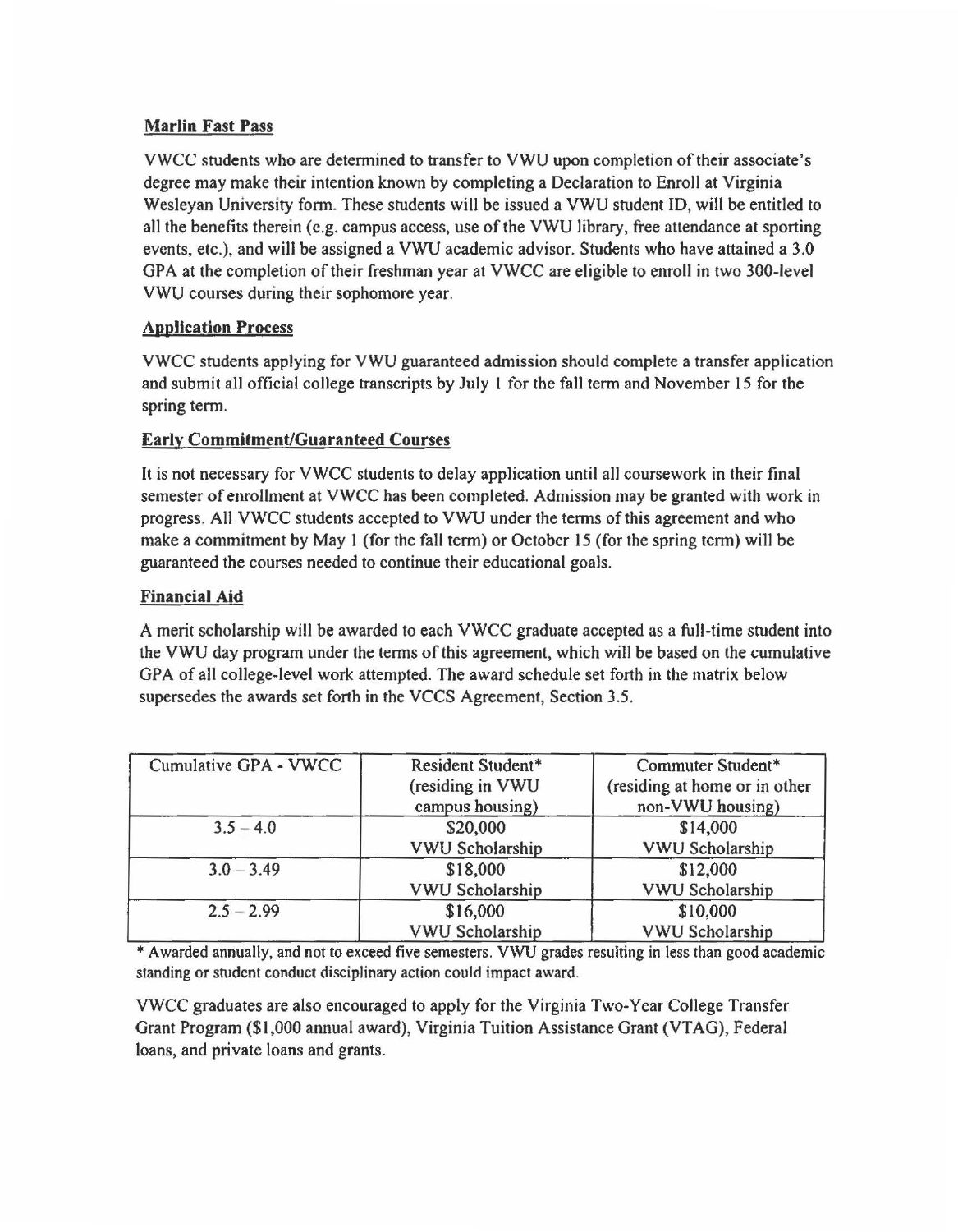### **Articulation Agreements** / **Advising**

Program-to-program articulation agreements for programs popular for VWCC graduates will be developed, approved, and published to ensure a seamless transfer to VWU and timely graduation with a bachelor's degree. These agreements will be available to guide VWCC advisors, VWU transfer advisors, departmental faculty, and students at both institutions. VWCC students can refer to the VCCS Guaranteed Admission Articulation Agreement for specific details on transferring college-level courses (<http://www.vccs.edu/students/transfers>/). Prior to degree conferral by VWU, all requirements for majors and minors must be completed, including any lower-division pre-requisites for upper-division courses.

At the time of commitment to VWU, the incoming VWCC transfer student will be assigned to a faculty advisor in his/her intended major. The faculty advisor will be responsible for meeting with the student to outline a plan for completing graduation requirements and assisting the student in selecting and registering for upcoming semester courses.

Acceptance in some degree programs at VWU is competitive; therefore, guaranteed admission to the University does not imply admission to these programs without further acceptance by the department offering the program.

The Bachelor of Science in Nursing joint program with Sentara College of Health Sciences is excluded from this agreement as it is intended to be a four year program.

Acceptance into the Education program requires a passing score on the PRAXIS exam. Formal program requirements are detailcd here:

[https://www.vwu.edu/academics/majors/education/undergraduate-program-gateways.](https://www.vwu.edu/academics/majors/education/undergraduate-program-gateways) php

### **Review of Agreement**

Both parties agree to abide by these guidelines and review the agreement annually. Changes will not adversely affect students already enrolled. Any addenda to this agreement should be agreed to by both parties. This agreement may be terminated by either institution by submitting a written notice of intent at least 90 days in advance.

Effective Upon Signature

Approved:

Dr. Scott D. Miller President, VWU President, VWCC

Date

Dr. Dr. Maynard Schaus vwu vwcc

Dr. Robert H. Sandel

2/22/21 Everyol We'ne 3/8/21

 $3|12|202|$ 

Vice-President, Academic Affairs Vice President, Academic and Student Affairs